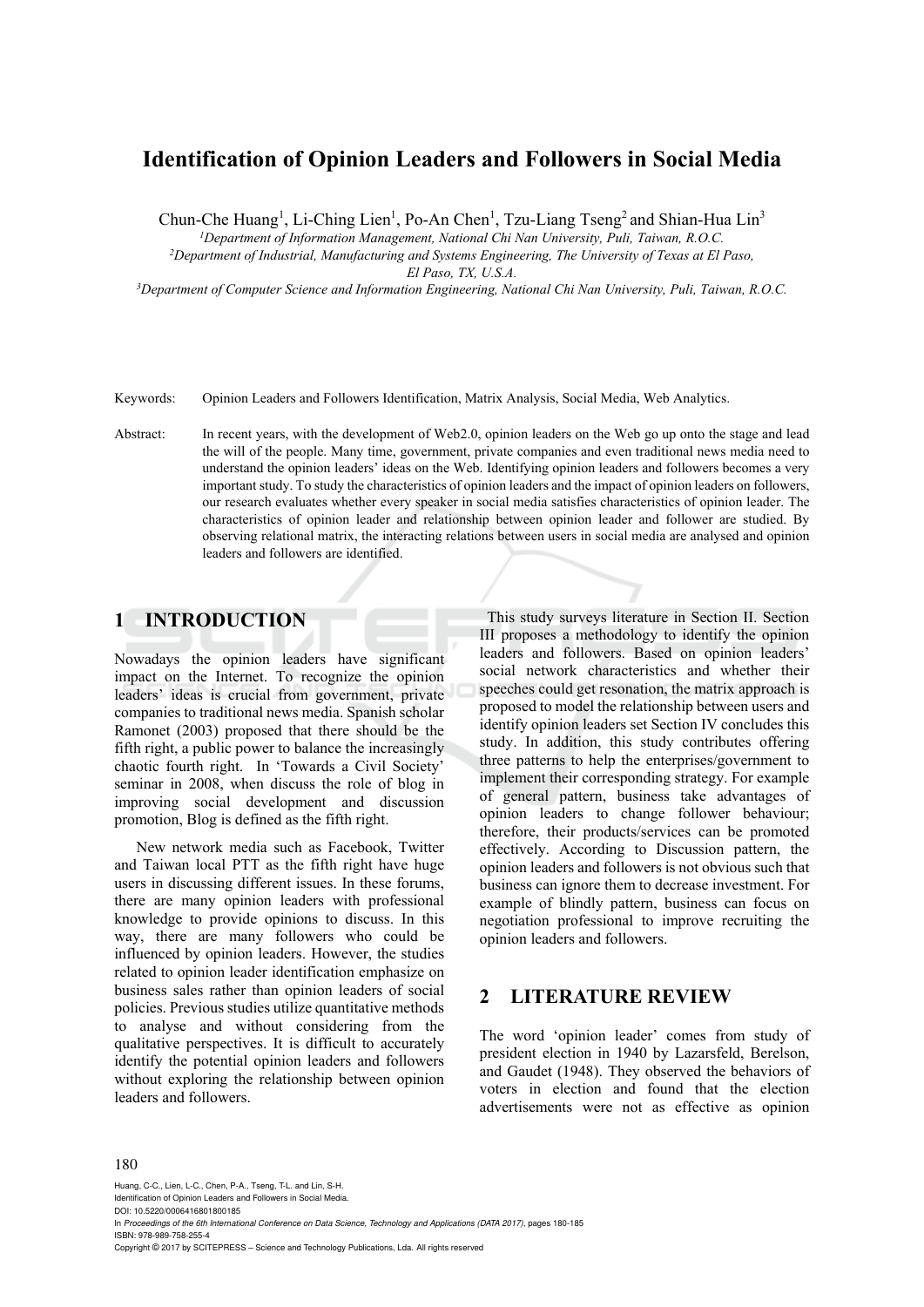leaders. However, opinion leaders are defined broadly. Opinion leaders are very important in social network because they are capable to informally influence others' attitudes and behaviors (Cho, Hwang & Lee, 2012, Li & Du, 2011; Li, Xing, Wang, & Ren, 2012,; Venkatraman, 1989). Opinion leaders usually have access to far more information on certain topic and have profession in this topic. These people are usually core of the social network and easy to get along with. The roles of opinion leaders vary by different themes, fields, cultures, social environments and eras (Weimann & Brosius, 1994). Those who receive the information and change their behaviors and attitudes are called followers (Burt, 1999). Compared with opinion leaders, the followers are not as important. In other words, the followers are those who will be influenced by opinion leaders and change their attitudes and behaviors. (Li et al., 2012)

According to the study listed above, we can conclude the properties of opinion leaders in the following:

- 1. The life experience is rich and the understanding of the knowledge is though. Many of them are highly educated.
- 2. Strong social skills, strong connection with broad masses, good reputation due to professional and knowledgeable. They have great influence and appealing power.
- 3. Sensitivity to the information, willingness to accept new things, with innovative spirit.

In this study, we define the *opinion leaders* are those who have a lot of followers. They are celebrities or important leaders in some areas. They have good reputation and higher education level. So their speeches and behaviors could influence others. And the followers are defined as those who are usually influenced by opinion leaders' speeches and behaviors. As a result, the followers will change their attitudes on the issues.

In previous studies, Ma and Liu (2014) used SuperedgeRank algorithm to analyze 3 seed network property. This was applied on identifying opinion leaders in Fukushima nuclear issue. Cho et al. (2012) analyze the role of opinion leaders in marketing strategy with innovatively spreading social network research. Leal, Hor-Meyll, and de Paula Pessoa (2014) use interviews to study how opinion leaders influence users' purchase decision in virtual communities. Li and Du (2014) propose a framework by building key words base and apply this framework to identify opinion leaders in Twitter users. William, McMurray, Kurz and Lambert (2015) use key words labels and social network analysis to analyze the behaviors and attitudes of Twitter users towards

climate change. In summary, most previous studies use methods such as social measure and self-report which are based on questionnaire or interview to identify opinion leaders. Few of them are based on articles published by opinion leaders or social pattern of opinion leaders and followers. Our study proposes a method to analyze the articles published by the users, users' characteristics and their interactive relationship. Combined with relational matrix method, we identify opinion leaders and followers as well as social pattern when they interact with each other.

#### **3 METHODOLOGY**

In this study, the users' published contents is classified according to expert's judgement (Table 1). Positive speech means that the spokesman's statement is the same with responder's attitude, the opinions are the same. Meaningless speech means the statement and spokesman are unrelated or undetermined. Negative speech means spokesman's statement are different from responder's attitude, the opinions are different.

Table 1: Speech Contents Classification.

| <b>Contents Classification</b> |       |  |  |  |  |
|--------------------------------|-------|--|--|--|--|
| <b>Speech Contents</b>         | Score |  |  |  |  |
| Uniform Speech                 |       |  |  |  |  |
| <b>Meaningless Speech</b>      |       |  |  |  |  |
| Not uniform Speech             |       |  |  |  |  |

Next, the relationship between users is represented by a matix formation. Matrix M is a relational matrix between users. The row of matrix is defined as  $i$ , the column of the matrix is defined as j. The count of users are set as  $C = \{1 \dots n\}$ . The elements in matrix T are count of responses and being responded. The elements in matrix I are influence factor between users and social community support level.

#### $M = [T|I]$

Matrix T represents count of responses and being responded between users.  $T_{n*n}$  represents count of responses between each pair of users.

n: count of users.

 $T_{ii}$ : count of user's speech.

- i: index of the user who responds to other people's opinion.
- j: index of the user whose opinion is responded.

Matrix I represents users' power to influence and being influenced and social community support level.

 $I_{ij}$ : social community support level of the user.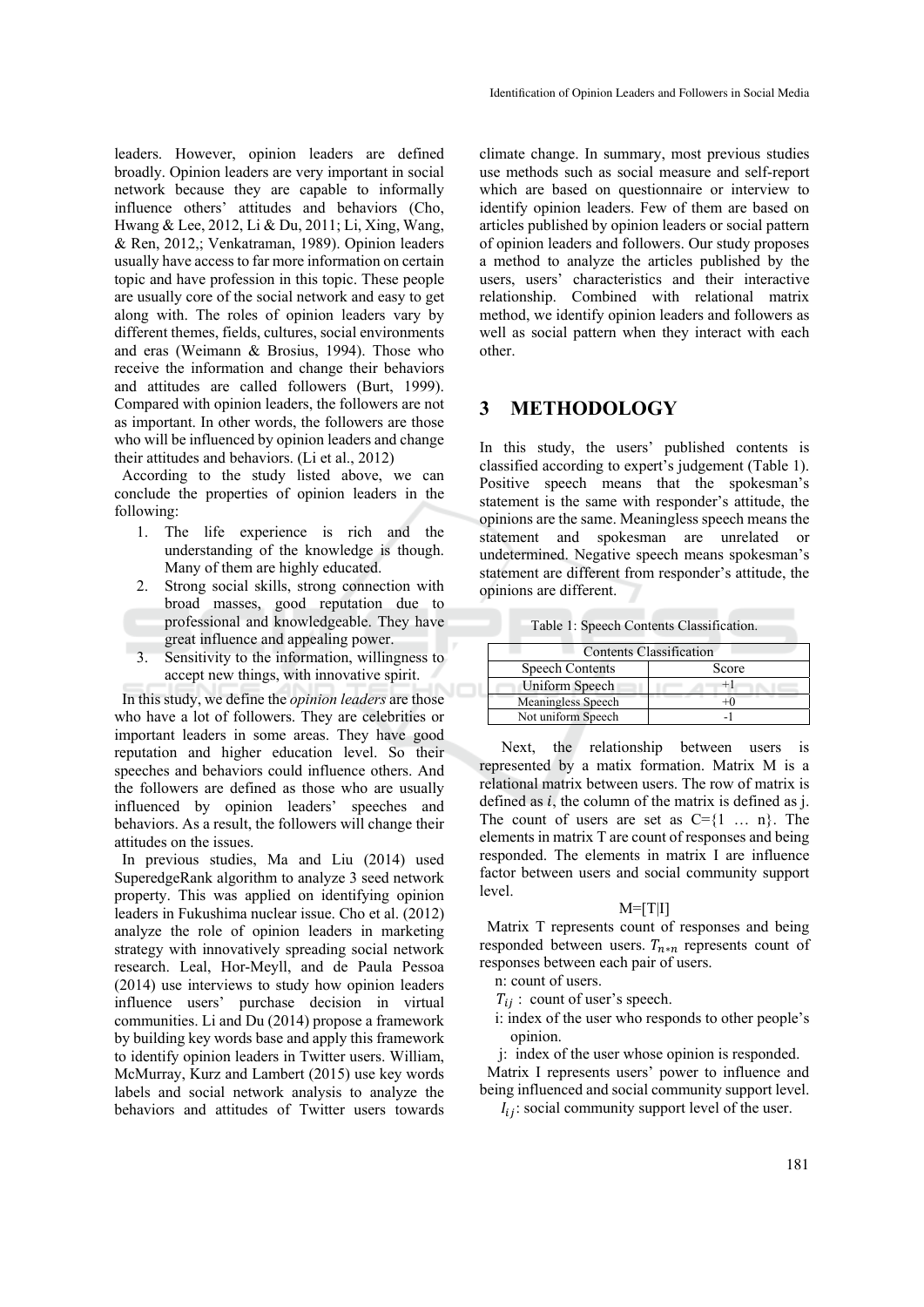i: index of the user who influences to other people. j: index of the user who is influenced.

In matrix T,  $i \neq j$ , then  $T_{ij}$  means counts of responses of i to j. When i=j, relationship  $T_{ij}$  means counts of speech of i. In matrix I, when characteristic and property  $i \neq j$ ,  $I_{ij}$  means influence of i on j. In this study, the influence of  $i$  and  $j$  can be classified into 3 different layers according to job title, professional knowledge and social community support level. Each criteria have three levels, no influence (NI), general influence (GI), high influence (HI).

Table 2: Influence Power Comparison Table.

| Knowledge    |                | <b>Social Status</b> | Social                         |                      |  |      |
|--------------|----------------|----------------------|--------------------------------|----------------------|--|------|
| status       | low            | General              | high                           | Community<br>Support |  |      |
| Wrong        | NI             | NI                   | NI                             | Low                  |  |      |
| Popular      | NI             | NI                   | GI                             | Social               |  |      |
| Professional | NI             | GI                   | GI                             | Community<br>Support |  |      |
|              |                |                      |                                |                      |  |      |
| Knowledge    |                | Social Status        | Social<br>Community<br>Support |                      |  |      |
| status       | low<br>General |                      |                                |                      |  | high |
| Wrong        | NI             | GI<br>NI             |                                | Neutral              |  |      |
| Popular      | NI             | GI<br>GI             |                                | Social               |  |      |
| Professional | GI             | GI                   | HI                             | Community<br>Support |  |      |
|              |                |                      |                                |                      |  |      |
| Knowledge    |                | <b>Social Status</b> | Social                         |                      |  |      |
| status       | General<br>low |                      | high                           | Community<br>Support |  |      |
| Wrong        | NI<br>GІ       |                      | НI                             | High                 |  |      |

Popular | GI | HI | HI Professional HI HI HI

Social Community Support

In this study, we compare and analyze two users based on these three criteria. In table 2 influence comparison table, we compare influence relationship between users. For the higher job title, professional knowledge or social community support level, the influence power is high influence (HI). For the general job title, professional knowledge and social community support level, the influence power is general influence (GI). For those with no job, inaccurate professional knowledge or fair social community support level, the influence power is no influence (NI). Note that when compare these users, we could only analyze the users' speech contents and professional knowledge. So in our study, we need not to complete data for each user. We can list the part we could not get or judge as missing. The missing part is listed as blank.

In the Influence Power Comparison Table, the Social Community Support refers to the power of the

forum and how close between the user and the media. For example, if users can easily get and pass the message to the media, we define the user has high social community. Besides, if a particular user posts the article that are read by large of users, we also defined it is high social community.

In matrix I, when characteristic and property are equal  $i=j$ , then the relationship  $I(ij)$  means the social community support level of this user. This study classifies social community support into four levels. For the well-known, well followed social media, it is classified as social community support high (H) (Table 3). For the less-known, less followed social media, it is classified as low (L). However, due to some users' privacy setting or anonymous discussion, our study could not know this user's social community support level. Our study defines these users as social community support level missing (O).

After defining influence power, compared with expert justified speech counts in table 1 classification of speech contents, our study lists the user with negative speech count as non –follower. At the same time, if the contents being responded is negative, it is listed as Non-opinion leader.

| Social Community Support Level |      |  |  |  |  |  |  |
|--------------------------------|------|--|--|--|--|--|--|
| Category                       | Code |  |  |  |  |  |  |
| Low Social                     |      |  |  |  |  |  |  |
| <b>Community Support</b>       |      |  |  |  |  |  |  |
| <b>Neutral Social</b>          |      |  |  |  |  |  |  |
| <b>Community Support</b>       |      |  |  |  |  |  |  |
| <b>High Social Community</b>   |      |  |  |  |  |  |  |
| Support                        |      |  |  |  |  |  |  |
| Missing                        |      |  |  |  |  |  |  |

Table 3: Social Community Support Level.

In this study, there are three ways to show the social relationship between opinion leaders and followers in relational matrix, as shown in below social community pattern.

Social community Pattern:

General Pattern:

In this pattern, the opinion leaders usually have high social community support and their posts are very professional. So they can broadly influence many followers. This is most common pattern in general social community.

Discussion Pattern:

The appearance of discussion pattern comes from discussion space provided for social community platform users. Users may propose different specific advice when discuss with each other and thus influence other users.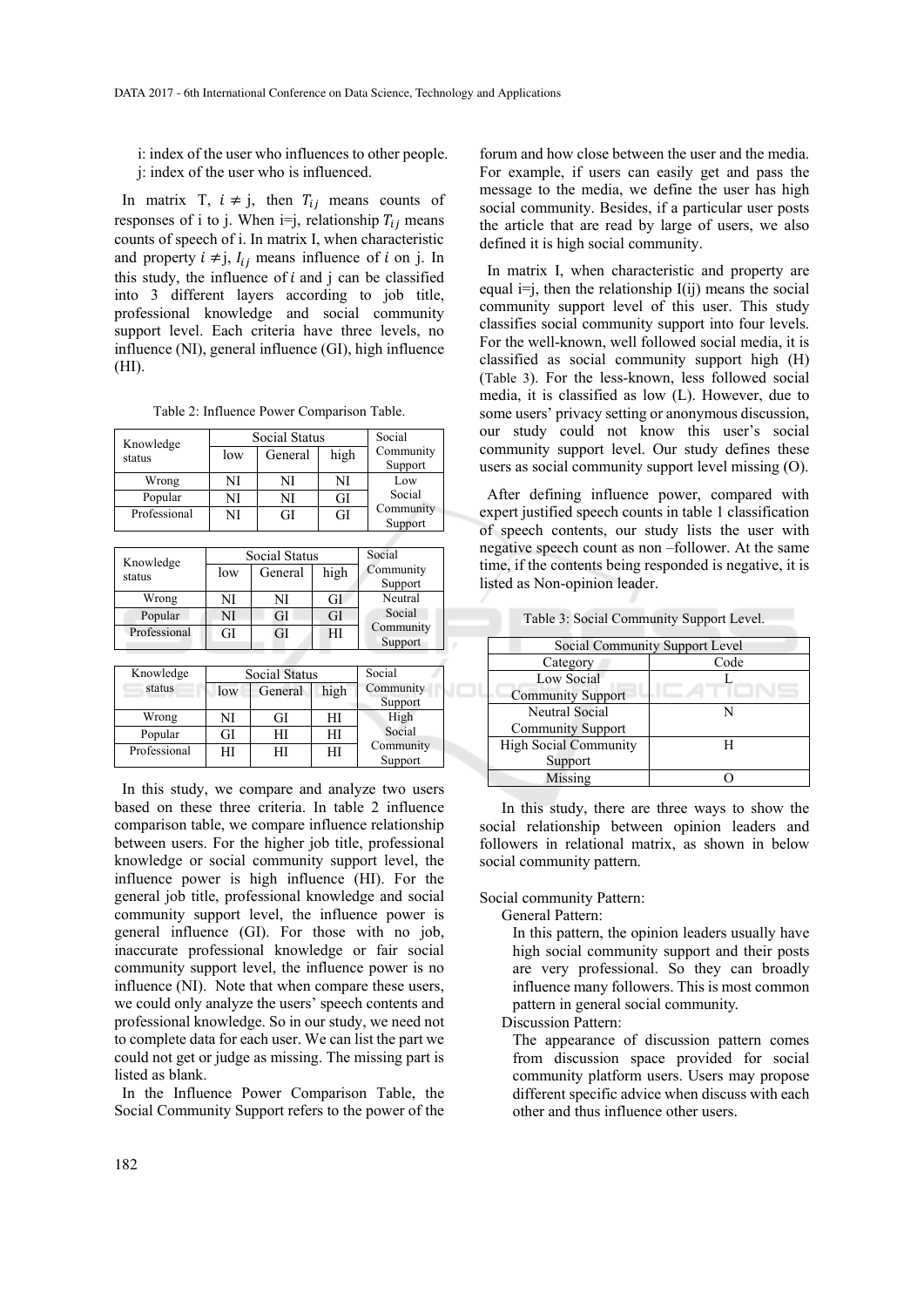Blindly Follow:

This pattern comes into exist because the followers follow the opinion leaders by their personal charm. Generally, followers in this pattern do not care about the correctness of the contents published by opinion leaders.

This study defines the opinion leader and follower identification problem as searching of two mutual influenced relational matrices, where the speech counts and influence power in two matrices are separated following the limitations:

- (1) The users with negative count of responses are not followers.
- (2) Consecutive speech is viewed as one speech.
- (3) Users' speech contents should be first justified by experts.
- (4) The influence power of users' speech is decided by speech contents and social community support level.
- (5) The high social community support between users is judged as "GI" or "HI"
- (6) The low social community support is judged as "NI"

Next, the solution approach to resolved the problem is proposed:

|                   | $1\phi$        | $2\cdot$ | 3e |          | 50              | 60  | 7e          | $8 -$             | 90           | 10e           | 1e                          | $2\sigma$                                       | 30 | 4e | 50 | 60 | 70 | $8 +$ | 9e | 10 <sub>o</sub> |
|-------------------|----------------|----------|----|----------|-----------------|-----|-------------|-------------------|--------------|---------------|-----------------------------|-------------------------------------------------|----|----|----|----|----|-------|----|-----------------|
| $1\cdot$          | 26e            | 4e       | ë  | é        | 6e              | ö   | ö           | 1e                | è            | è             | ö                           | ö                                               | é  | é  | é  | ó  | ö  | é     | ö  |                 |
| $2\cdot$          | $3\tilde{\nu}$ | 26e      | 4f | a        | 1e              | ó   | o           | ó                 | ó            | é             | 4P                          | ó                                               |    |    |    |    |    | a     |    |                 |
| $3\sigma$         | P.             | ø        | 7e | ø        | ø               |     |             | z                 | é            | ë             | P.                          | ø                                               |    |    |    |    |    | 47    | ö  |                 |
| 4e                | ö              | ö        | a  | 17e      | ó               | ó   | ó           | é                 | $60^{\circ}$ | à.            | $\epsilon^2$                | ó                                               |    |    |    |    |    | ö     | ó  | ó               |
| $5\phi$           | ö              | ø        |    | o        | 16 <sup>o</sup> | ò   | ù           | ò                 | ò            | é             | $\mathcal{L}^{\mathcal{I}}$ | ò                                               |    |    |    |    |    |       |    | z.              |
| 60                | é              | ö        |    |          | é               | 10e | é           |                   | é            | ö             | P.                          | é                                               |    |    |    |    |    |       |    |                 |
| $7 -$             | à.             | ó        |    |          |                 | ó   | $12\degree$ | é                 | é            | é             | $\epsilon^2$                | ó                                               | a  |    |    |    |    |       | ö  | à.              |
| $8\sigma$         | é              | o        |    |          | o               | D   | o           | $11\, \mathrm{e}$ | é            | $\mathcal{L}$ | $\mathcal{L}$               | é                                               | D  |    |    |    | o  |       |    | ö               |
| $9\phi$           | 1e             | ø        | ø  | 5e       | é               | ø   | é           | $1\sigma$         | 10e          | $\varphi$     | ø                           | é                                               |    |    |    |    |    |       |    |                 |
| $10\, \mathrm{e}$ | à.             | a        |    | a        | 2e              | ó   | é           | é                 | é            | $10\,$        | o                           | a                                               | ö  | ó  | a  |    | ö  | ö     | a  | ó               |
|                   |                |          |    | Matrix T |                 |     |             |                   |              |               |                             | Matrix<br>$\mathbf{I}^{\scriptscriptstyle\vee}$ |    |    |    |    |    |       |    |                 |

Figure 1: Matrix modeling.

Step 1 Crawling data: According to forum (fan pages, posts) in social media according to a particular topic, data are crawled including text and responses information.

Step 2 Convert data to the matrix formulation: Crawled data are cleaned and converted to matrix T from social media according to counts of interaction between users (Figure 1).

Step 3 Remove meaningless users: Remove meaningless users from matrix. The users with no speech and never being responded are removed (Figure 2).



Figure 2: Remove meaningless users.

Step 4 Label users' class: Label users' social community support level based on collected materials and put into matrix T according to table 3 social community support level (Figure 3).



Figure 3: Label users' class.

Step 5 Influence power analysis: According to influence power level in table 2 influence power comparison, analysis the users' influence power based on experts' judgement and input the influence power into matrix I (Figure 4).

Step 6 Sorting: Based on counts of speeches, responses, being responded and influence power, move forward the related users. The users with greater counts of responses and being responded are listed in the more front.

Step 7 Grouping: Base on Clustering Identification (CI) Algorithm, the Group are formed. Group users in matrix T and I by the users' relationship. When influence power between users is high or there are responses between users, we classify these users in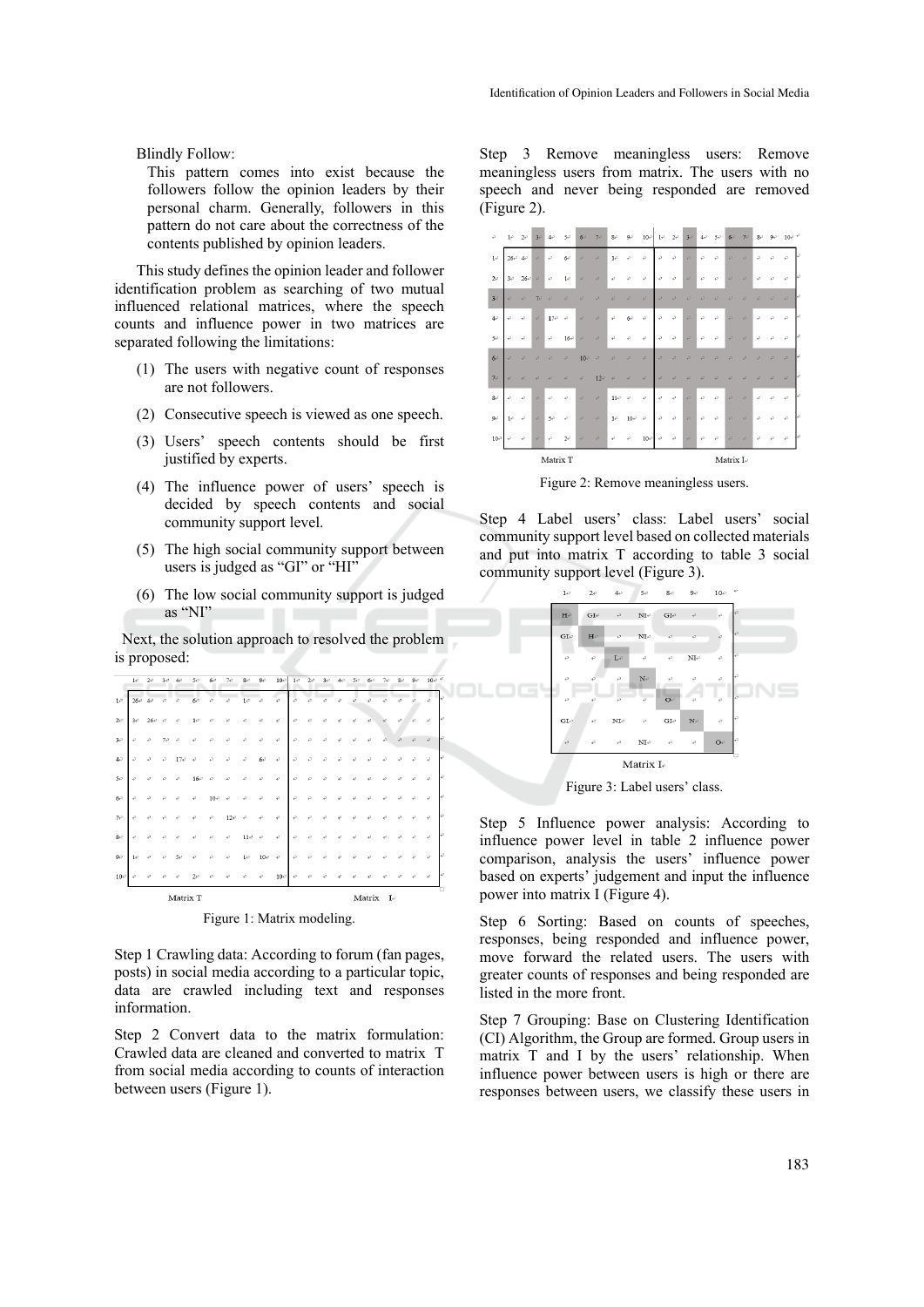the same group. If there is no relationship, we do not group them.



Figure 4: Influence power analysis.

Step 8 Identification: In each group, based on opinion leaders' definition in this study, define interaction between users, opinion leaders and followers.

At final, the ABC network platform is used as an example to explain application of our study method in practical. The platform is open since 02/10/2015. This example is based on national energy conference held by bureau of energy, ministry of economic affair. After four months' discussion, this national energy conference produces a great of common opinions and other opinions. This study utilizes relational matrix to analyze green energy related issues in ABC network platform. The users in ABC network platform could use anonymous style to discuss or use Facebook, Google or Yahoo and so on social media username and password to log in. This study collects, classifies and analyzes the discussion data in 'Stable Energy' issue on ABC network platform.

After remove meaningless users, M=[T|I] (partial data in Figure 5&6) is formulated. Note that the related users is moved forward based on count of users' speech, responses, being responded and influence power. The users with greater count of responses and being responded are listed more front. In Step 7, Group A {1, 2, 3, 4, 5, 6, 18, 20, 21, 24}, Group B {2, 16, 24, 26, 27, 34, 36}, Group C {17, 18, 19}, Group D {19, 20, 21, 36}, Group E {2, 27, 28, 29, 30, 36}, Group F {7, 20, 26}, Group G {2, 9, 27, 31, 34}, Group H {7, 27}, Group I {7, 8, 15}, Group J {21, 22, 23}, Group K {25, 26}, Group G {34, 35} are formed. In Step 8, for example of Group A, both response and responded contents of user 1 have quite influence power.} So user 1 is an opinion leader. User 18, 24, 21, 3, 5 and 6 are positive towards user  $1's$ opinion and they are followers. There are discussions in this group, so this is a discussion pattern (Figure 6).



Figure 5: Matrix elements conversion.



Figure 7: Matrix elements conversion.

7.

Note that opinion leader is labeled with  $\Box$ . Follower is labeled with  $\bigcirc$ . Mutual influenced discussion pattern is labeled with  $\ldots$ .

In group D, the influence power of user 19's responses to user 20 and 21 are high. But the responses influence is not high. User 19 and 20 have discussion relationship, so this is a discussion pattern (Figure 8).